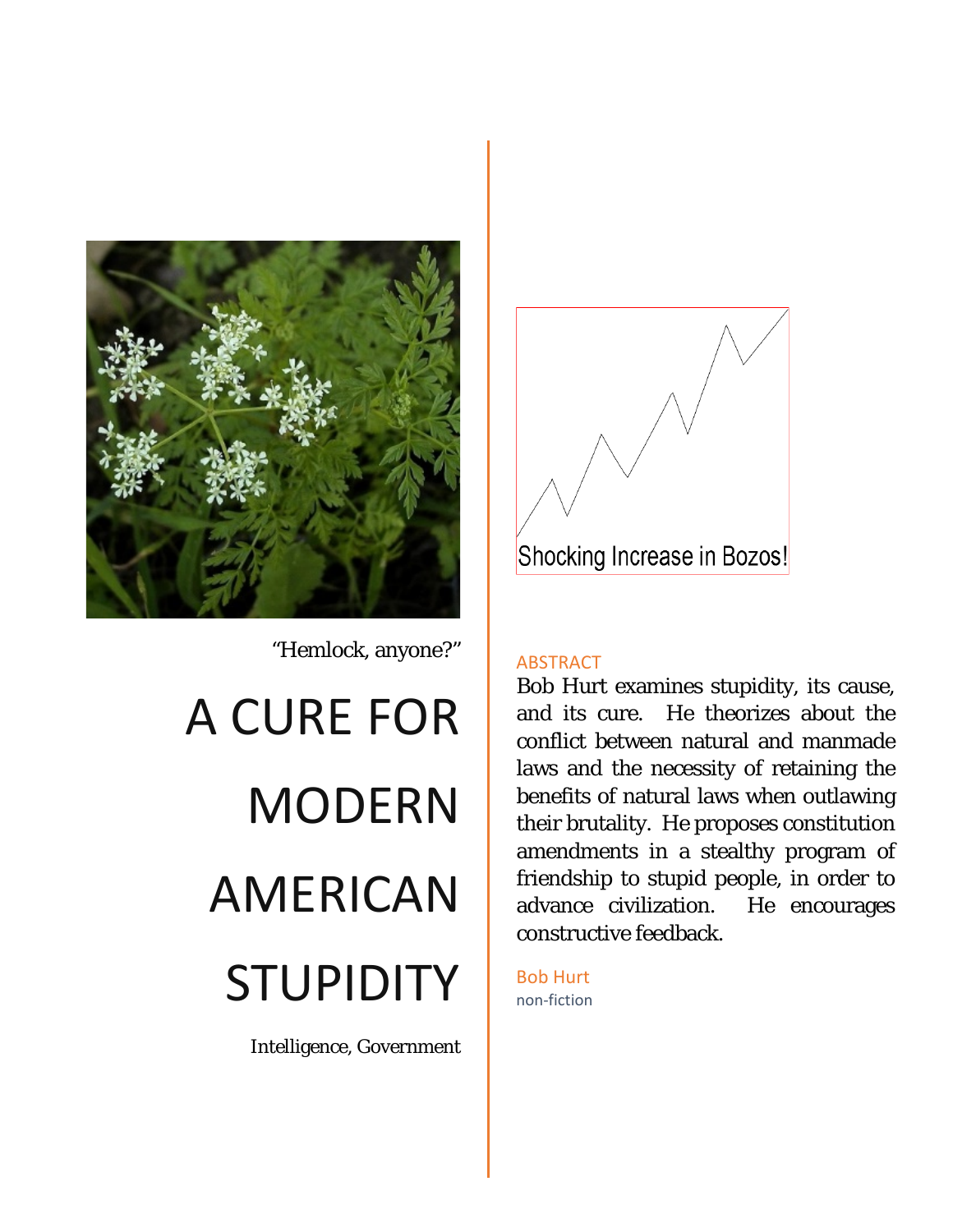# A Cure for Modern American Stupidity

Copyright © 13 May 2015 by Bob Hurt. All rights reserved. Distribute Freely.

*This commentary discusses a modern concept of slavery, eugenics, and political responsibility. It promotes humane treatment of stupid people, and promotes programs to limit the ability of stupid and irresponsible people to dictate the course of civilization.*

# **Contents**

| Eugenics Seems Like an Even Better Solution to Stupidity  3                      |
|----------------------------------------------------------------------------------|
|                                                                                  |
| Uncontrolled Stupid People Endanger Society & Civilization  3                    |
|                                                                                  |
|                                                                                  |
|                                                                                  |
|                                                                                  |
|                                                                                  |
|                                                                                  |
|                                                                                  |
|                                                                                  |
| Man's Laws to Retain the Benefits of Nature's Law of Survival of the Fittest. 10 |
|                                                                                  |
| Numerous Pundits Have Wholeheartedly Supported Eugenics 12                       |
|                                                                                  |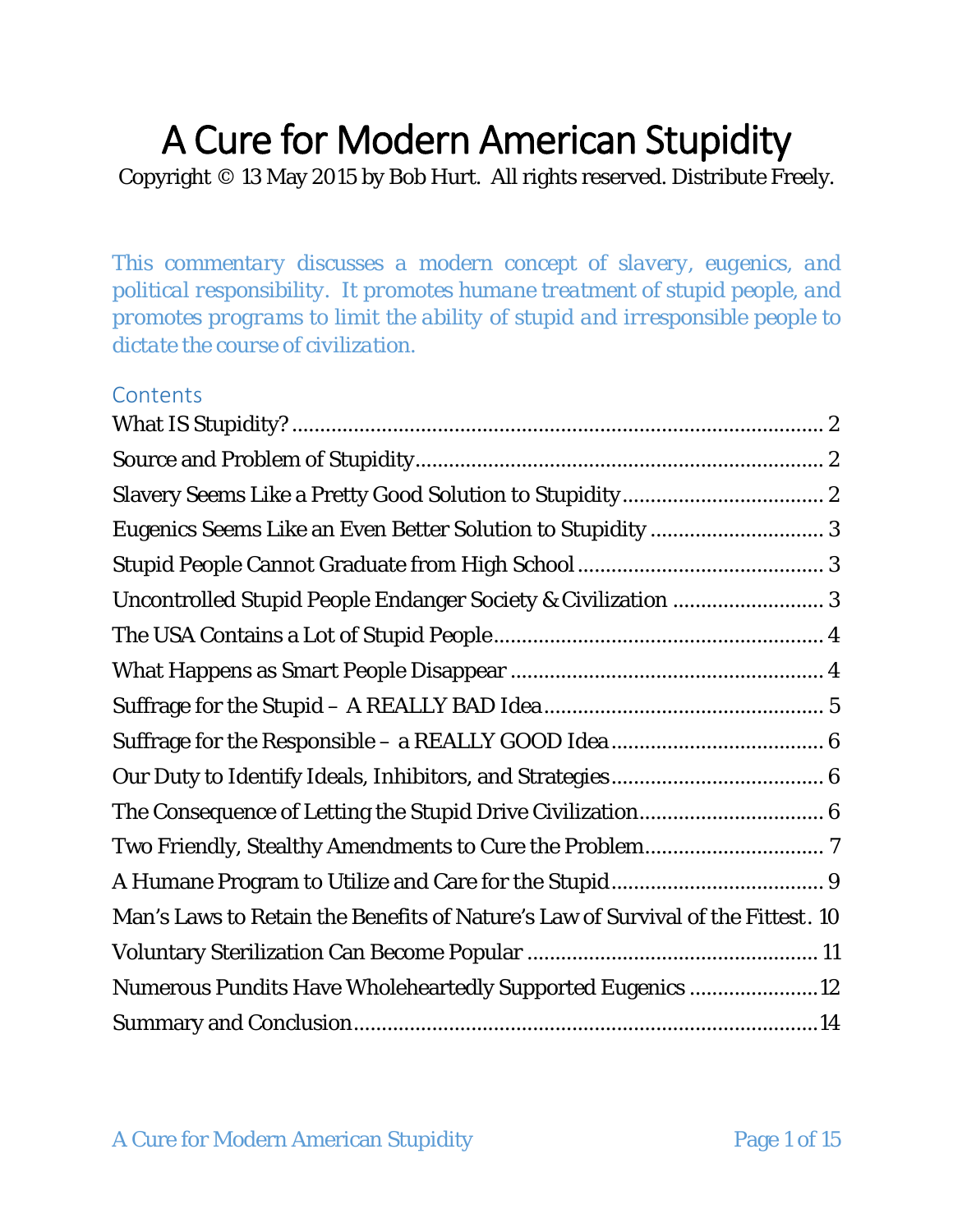# <span id="page-2-0"></span>What IS Stupidity?

"Stupid is as stupid does," according to Mama Gump. I agree. Stupidity, a poor ability to benefit from experience, constitutes a brain or mind dysfunction that makes one unable to solve problems and choose prudently. Stupid people make wrong choices and do wrong things because they just cannot figure things out accurately.

# <span id="page-2-1"></span>Source and Problem of Stupidity

Let's face it. Stupidity has almost exclusively a genetic cause, so no amount of education, nutrition, and kindness will cure it. Stupid people have their stupidity for life. Generally, stupid parents make their children stupid through procreation. Society must deal with it one way or another, either by bribing the stupid not to hurt people or by becoming a victim of crimes by the stupid. Unsupervised stupid people reliably cause a lot of problems for themselves and others. The condition has no known cure. Naturally, drug and alcohol abuse makes even smart people behave stupidly, but once they recover, they become smart again. Substance abuse makes the stupid into imbeciles, and when they recover, they become stupid again. They never become smart, or even average.

# <span id="page-2-2"></span>Slavery Seems Like a Pretty Good Solution to Stupidity

I have concluded that slavery became and remains a logically valid idea in the evolution of civilization because it provides a means of utilizing and protecting the stupid instead of slaughtering them.

As an alternative to the chaos, crime, and welfare abuse of inner city ghettos, plantation slave life made it hard on the stupid but much easier on city folk, while providing economic benefits to everyone concerned. Today, erstwhile slaves now concentrate in ghettos of cities and suburbsurban ghettos where they abuse one another and all who might haplessly venture there. The smart and productive have moved away from such areas or live in high rises or gated communities that ghetto types cannot afford.

Meanwhile, race-baiters, claiming discussions about eugenics, slavery, and dealing with the stupid as a social menace, constitute a promotion of genocide. Such reality deniers grieve over the abuse by the plantation's slave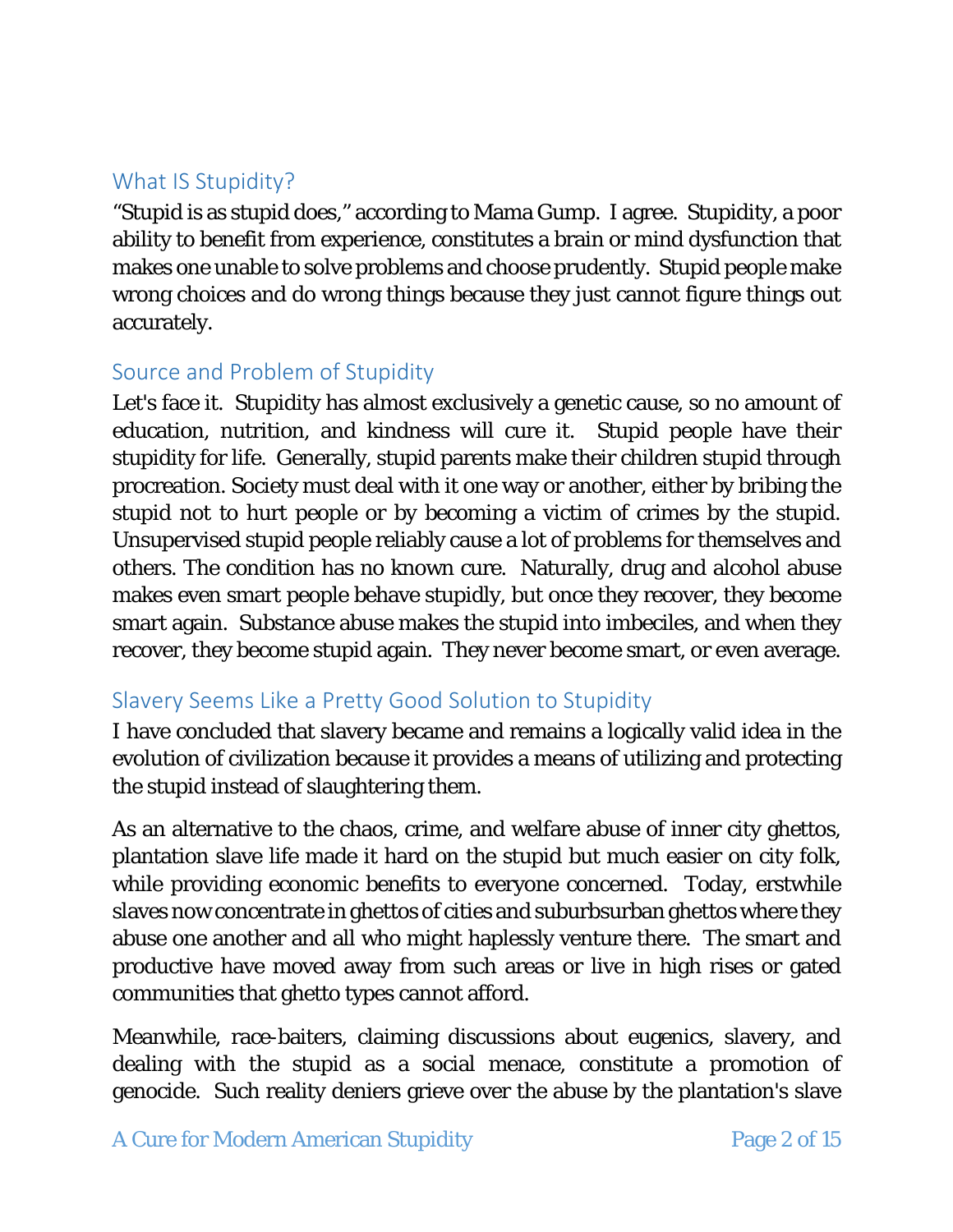masters, but they ignore the replacement of plantations by prisons, where involuntary servitude fulfills the ultimate needs of common sense and the13th Amendment.

# <span id="page-3-0"></span>Eugenics Seems Like an Even Better Solution to Stupidity

I think it humane and appropriate to outlaw procreation of stupid children. Society should declare it a crime against humanity to infect an innocent baby with a lifelong crippling disease (stupidity). Society should outlaw procreation outside responsible wedlock, in the interest of children.

I do not see procreation as an unfettered right. Procreation carries certain implicit responsibilities, including the obligation and ability to maintain, protect, nurture, and civilize the child into adulthood when the brain has become fully formed (age 25)... unless society should consider babies as mere food storage units to be slaughtered after birth to feed people or livestock. To fulfill responsibilities, people should not procreate until adult, educated, financially self-sufficient, and married to a similarly competent mate.

That implies the need for a monumental sterilization project to prevent procreation by children, unmarried adults, welfare recipients, indigents, violent felons, the insane, and inferior or defective people.

# <span id="page-3-1"></span>Stupid People Cannot Graduate from High School

A person must have IQ above 85 to graduate from a normal high school that administrators have not dumbed down to accommodate the stupid. I call people "STUPID" who lack the cognitive ability to graduate from a normal high school. I call people "IRRESPONSIBLE" who have the cognitive ability to graduate, but fail to employ it as needed to graduate. Either way, a person who cannot graduate becomes a liability to family and employers except in menial, repetitive tasks that would bore smart people to distraction.

# <span id="page-3-2"></span>Uncontrolled Stupid People Endanger Society & Civilization

Yes, all kinds of exceptions to that axiom appear to exist, such as autistic savants, artistic geniuses who cannot socialize or do school work. And many children have such terrible home lives that they hate school and do badly in it so as to call attention to themselves in the hope of receiving help. Obviously, such people still need inordinate care. For practical purposes, they suffer from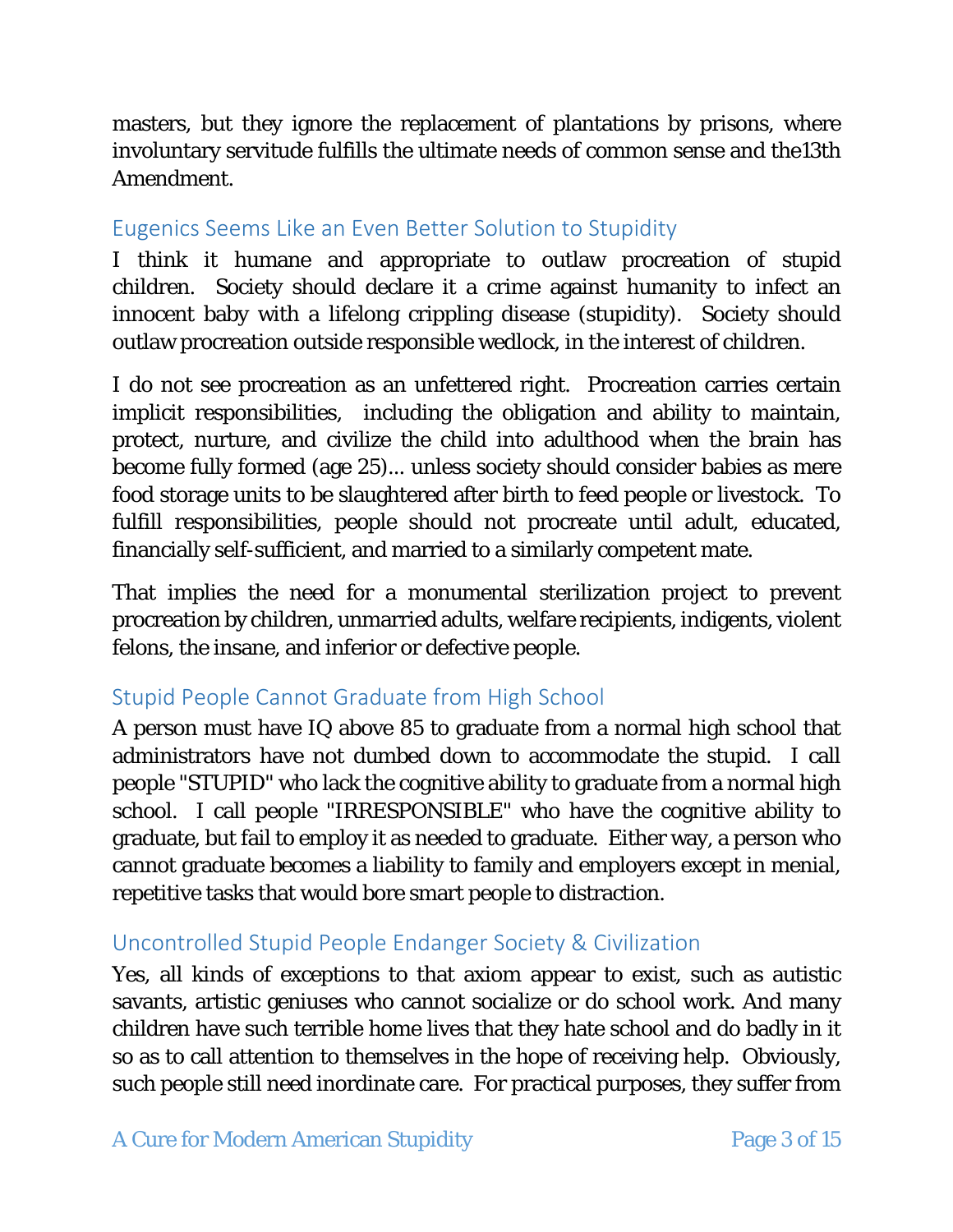stupidity because of their irresponsibility and inability to control their behaviors and produce ideal outcomes in life.

Stupid people reliably make wrong decisions and follow them with wrong actions. They do not solve problems well, and usually cause more problems in the effort, unless they have undergone a lot of training. They bear constant supervision to ensure they don't hurt themselves or others.

Therefore, the stupid should neither procreate nor vote.

# <span id="page-4-0"></span>The USA Contains a Lot of Stupid People

I have calculated the following numbers of stupid people in US society:

- Caucasians 35 million
- Non-Caucasian Hispanics 25 million
- Negroes 20 million
- $TOTAI = 80 million$
- Percentage of US population: 25%

As to the 80 million stupid people in the USA today, imagine the impact in 75 years of sterilizing them today. Now imagine doing nothing about them except to extend welfare to those who will take it, and to kill or jail them when they commit crimes.

#### <span id="page-4-1"></span>What Happens as Smart People Disappear

As the Fertility Rate table shows, 5 years ago racial groups procreated these children per family:

- 1.8 White
- 2.4 Hispanic
- 2.1 Black
- 1.8 Asian

It takes 2.1 children per family to sustain a gene group. Clearly, Asians and Caucasians, the smartest gene groups, will gradually die out as Negroes and Hispanics proliferate.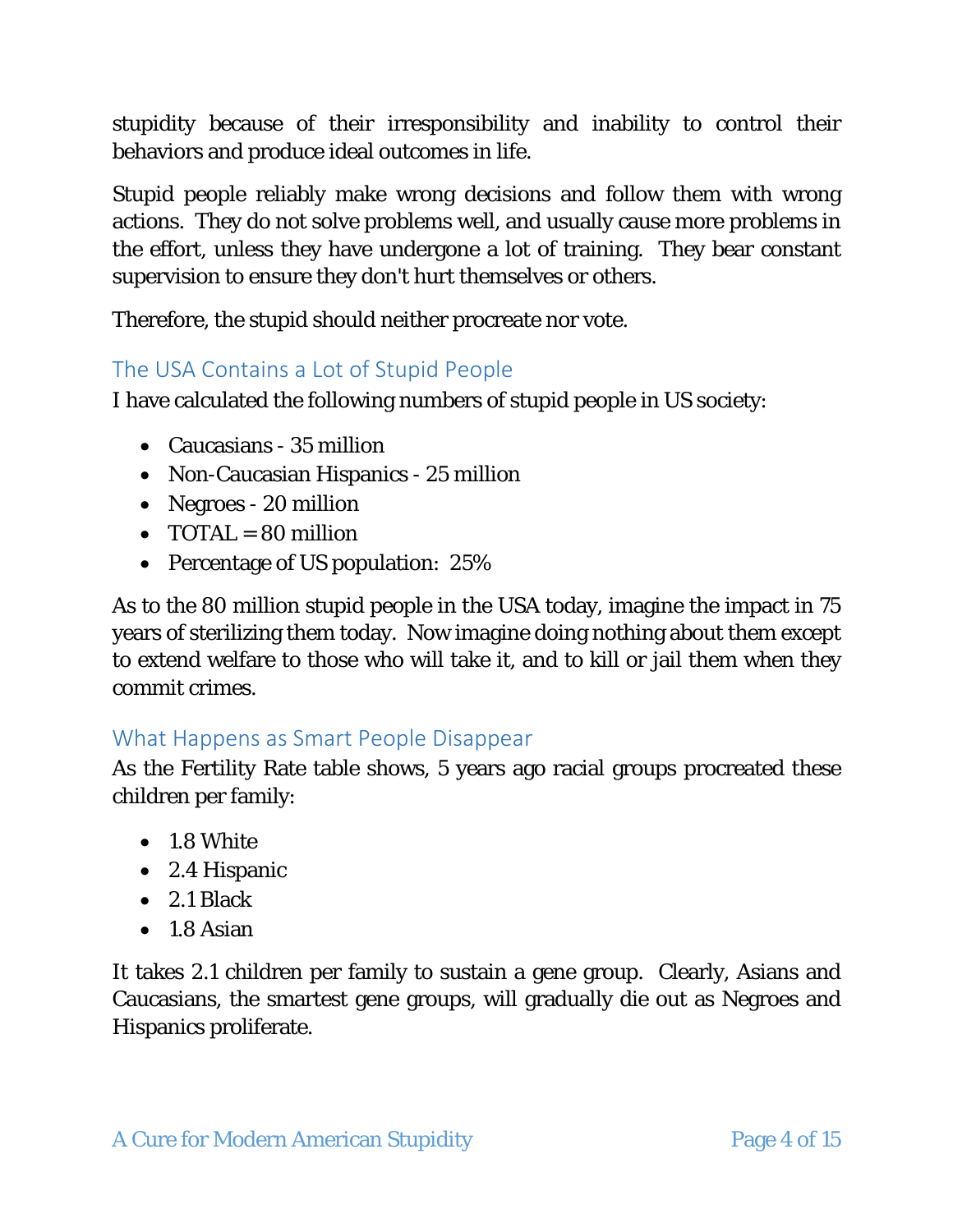Do not think of this as a trivial problem. It causes a drop in GDP, national productivity, and the tax base. It has Ethnicity, 2010 become a huge problem in Europe. Scandinavian governments have imposed draconian taxes on single people, and corporations and government give special benefits to smart people who procreate more children.

Their problems have become worse because of immigration of relatively stupid people from Africa and the Mideast who suck wealth out of the welfare system, necessitating deficit spending and tax hikes on the productive.





are of any race. Fertility rate, also known as "total fertility<br>rate," is a prediction of how many children the average woman will have, based on current age-specific birth rates. Source: Pew Research Center analysis of 2010 American Community Survey Integrated Public Use Microdata Series (IPUMS)

PEW RESEARCH CENTER

I have proposed a government mandate that smart, fecund women earn  $\frac{1}{2}$  of a man's salary or wage for similar work. That would force most such women to stay home, where they naturally belong, to bear and rear children and manage the household and home business. Those governments ignored me, and now they have an ever-worsening problem of insufficient taxes to cover their costs.

# <span id="page-5-0"></span>Suffrage for the Stupid – A REALLY BAD Idea

All of the 80 million stupid people of the USA have voting rights except those judged mentally incompetent, those under 18, those with felony history, and non-citizens, and in some jurisdictions some of those restrictions don't apply.

The days have gone when only free white landed men could vote. That constituted a kind of IQ and responsibility test. With what practical safeguard against suffrage of irresponsible fools has Congress replaced that sensible impediment to putting fools and charlatans in government?

As I opine in my article [The Seven Deadly Amendments,](http://bobhurt.com/articles/law%20-%20The%20Seven%20Deadly%20Amendments.pdf) The 13th, 14th, 15th, 17th, 19th, and 26th amendments have liberated ignorant, irresponsible fools into the electorate and government, to no good end, and the 16th Amendment unleashed a sinister Mafia to bleed US inhabitants of the fruit of their labors in order to finance endless wars, care for the stupid and irresponsible, and debt

A Cure for Modern American Stupidity Page 5 of 15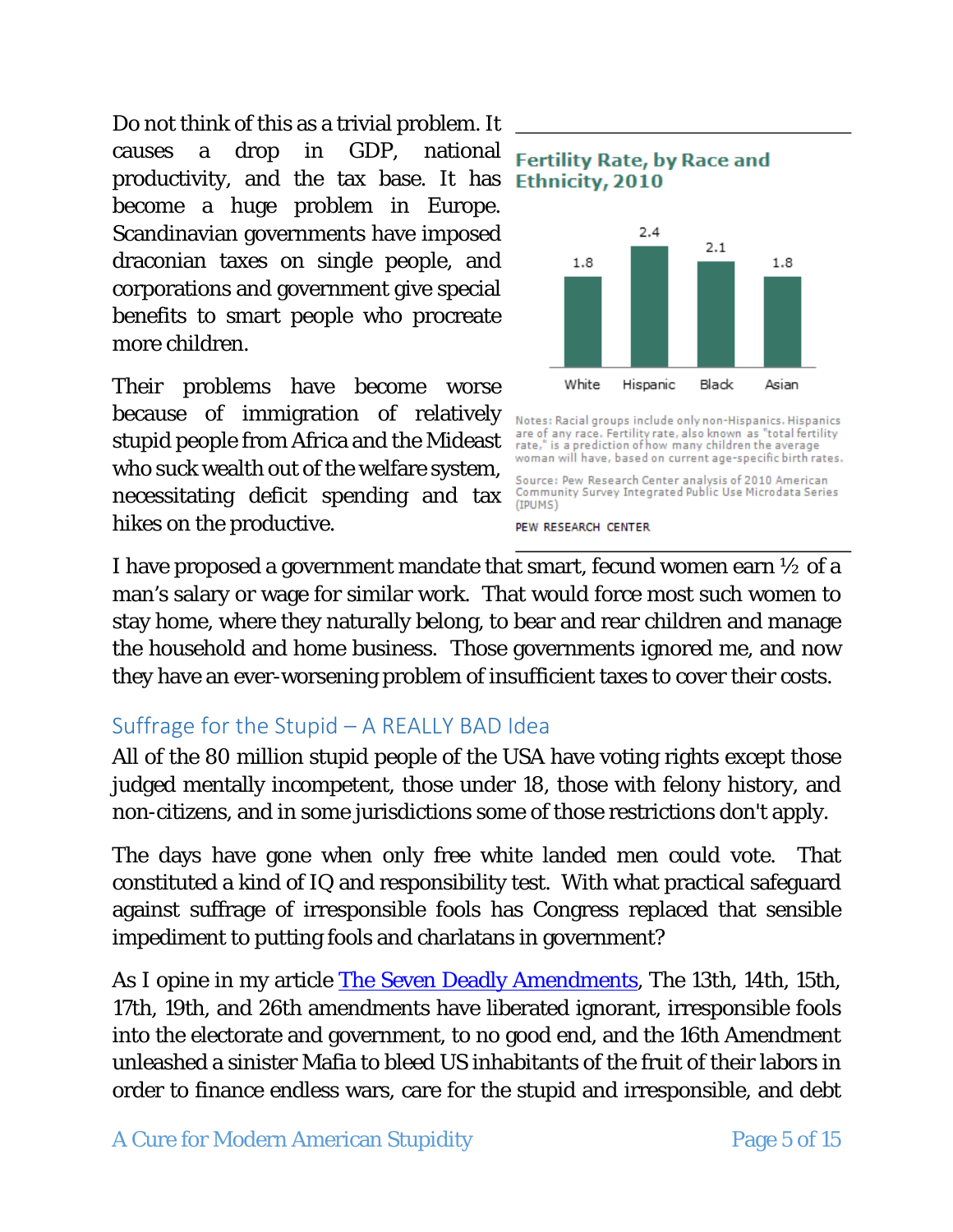service to owners of the banks who encourage deficit spending. All of those amendments need repealing or modification to impose responsibilities, etc.

## <span id="page-6-0"></span>Suffrage for the Responsible – a REALLY GOOD Idea

At a minimum, America's legislatures should require all who would swear an oath to support the constitutions of the US and the State first to answer correctly 80% of the questions on a long constitution competency exam. How else can one demonstrate having read and studied what one promises to support, protect, and defend?

That would result in a more prudent electorate. Subsequent elections would clean the scalawags and reprobates out of the legislatures, those legislatures would enact laws that would put the income tax monster back in its cage, dramatically improve the gene pool.

### <span id="page-6-1"></span>Our Duty to Identify Ideals, Inhibitors, and Strategies

We civilization philosophers have the duty, perhaps the DIVINE duty of evolving an ever-advancing civilization. To accomplish that, we must first identify and agree upon the following:

- 1. Civilizational ideals and their conflict with personal ideals;
- 2. Inhibitors to fruition of those ideals, and
- 3. Strategies and tactics for achieving the ideals in spite of the inhibitors.

If we can ever agree among ourselves on those, then the rest boils down to labor and tweaking to compensate for the things we misestimated. If we judge rightly on more than half the identifications and work, and not wrongly on any major things, we will continuously evolve civilization to an advanced condition.

I happen to agree that life seems better when people can do as they damned well please, and society finds and locks away psychopaths and psychotics. But unfortunately, the vast majority don't have our intellects and cannot accurately evaluate relative importances.

# <span id="page-6-2"></span>The Consequence of Letting the Stupid Drive Civilization

As the numbers show, a quarter of the population reliably backs up wrong decisions with wrong actions, and will wreck the best laid plans IF allowed a full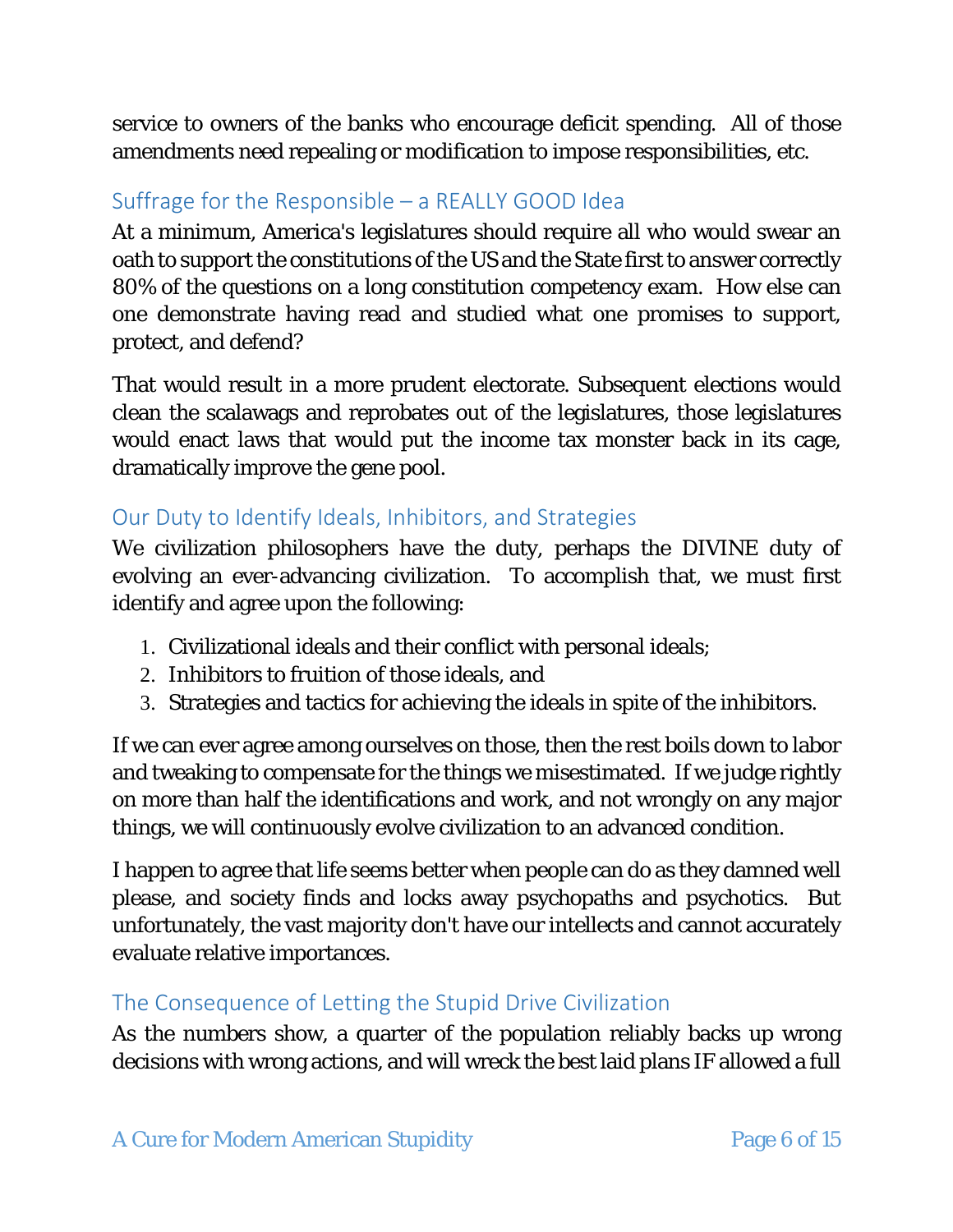say in everything. Because the stupid bear constant supervision, the have low value of productivity and they consume more resources than they contribute.

For a crystal-clear picture of this, take a look at sub-Sahara Africa where the people have an average IQ of 70. When such people immigrate and procreate without restraint, the predictable happens. They ultimately become the majority and hold sway at the polls. They end up enslaving the smarter, more productive people for their support, through either crime or welfare abuse. The smarter people get fed up and join the wealthy class and enslave others through debt, OR they rebel and slaughter the stupid.

Thus, the failure of smart people to enslave or otherwise control the stupid, and the failure to deny the stupid all prerogatives of suffrage and procreation, leads inexorably to the destruction of the stupid. Why? Because smart people will tolerate their enslavement only for so long, and then they will rebel and slaughter the stupid as their political enemies.

Thus, society must not allow the stupid and other irresponsibles to hold sway in the evolution of civilization because of two realities:

- 1. The irresponsible cannot and will not create an advanced civilization; and
- 2. Given the opportunity, they will destroy an advanced civilization.

I feel certain you will agree with me that creation and maintenance of an everadvancing civilization lies within the purview of the identification of the above ideals. Can we agree on the ideals of an advanced civilization? Perhaps we should leave that for a future discussion, except for one point: the smart should never become abject slaves of the stupid.

The bottom line: liberty comes at the cost of commensurate responsibility. The responsible bear full responsibility for enforcing that maxim. Their failure to do so leads to the destruction of civilization.

# <span id="page-7-0"></span>Two Friendly, Stealthy Amendments to Cure the Problem

The recognition of the above realities has led me to postulate that eliminating the 13th, 15th, 17th, 19th, and 26th amendments should become a prime directive for those who want to advance the American civilization, for those amendments have put buffoons, charlatans, traitors, and crooks in charge of it.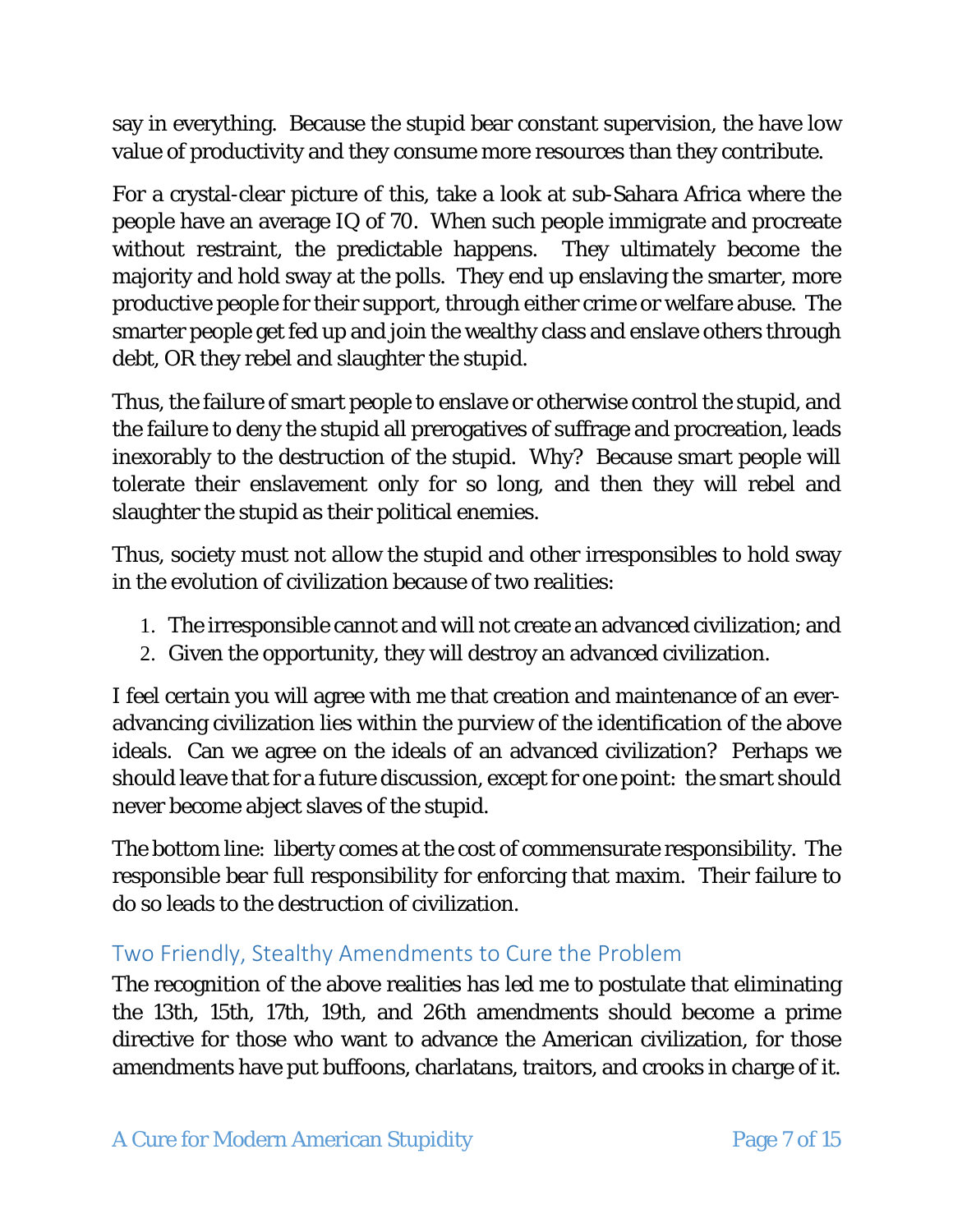I know of only one way to accomplish that in the face of theories of political correctness that encourage the irresponsible to control society - political initiatives employing stealth and camouflage to amend the constitutions as follows:

- 1. Knowing procreation of stupid children shall constitute a crime against humanity. Congress shall enact laws to prevent it.
- 2. All who shall swear or affirm an oath to support the Constitution for the Unites of America or any State constitution or graduate from high school shall, as a first prerequisite, take a 100-question constitution competency examination in the American English language, and correctly answer a minimum of 80 of the questions. Congress shall enact laws in support of this Amendment, including but not limited to the following:
	- a. Congress shall establish a panel of law professors from the top ten law colleges in the USA to formulate the questions in simple sentences that typical high school graduates can comprehend.
	- b. Congress shall mandate more difficult questions for candidates for elected and appointed public office and for public and private school teachers than for high school students or those seeking to vote or obtain other public employment.
	- c. Congress shall ensure that the questions and their arrangement change on the first day of every year so that instructors teach the constitutions rather than teach students merely how to pass the examination.

I consider these amendments both stealthy and friendly. They enjoy stealth because they advance nothing offensive or harmful. They have a friendly nature because they protect innocent babies, they hurt no one, and they ensure that only people with demonstrable knowledge of the constitutions can vote or take government employment.

These amendments will result in higher quality government employees, and a more informed, intelligent, and responsible electorate. Furthermore, they will increase the Gross Domestic Product because it has a direct and high correlation to average IQ, and the amendments will significantly elevating the nation's average IQ. See these articles for corroborating details on the correlation between IQ and GDP:

A Cure for Modern American Stupidity Page 8 of 15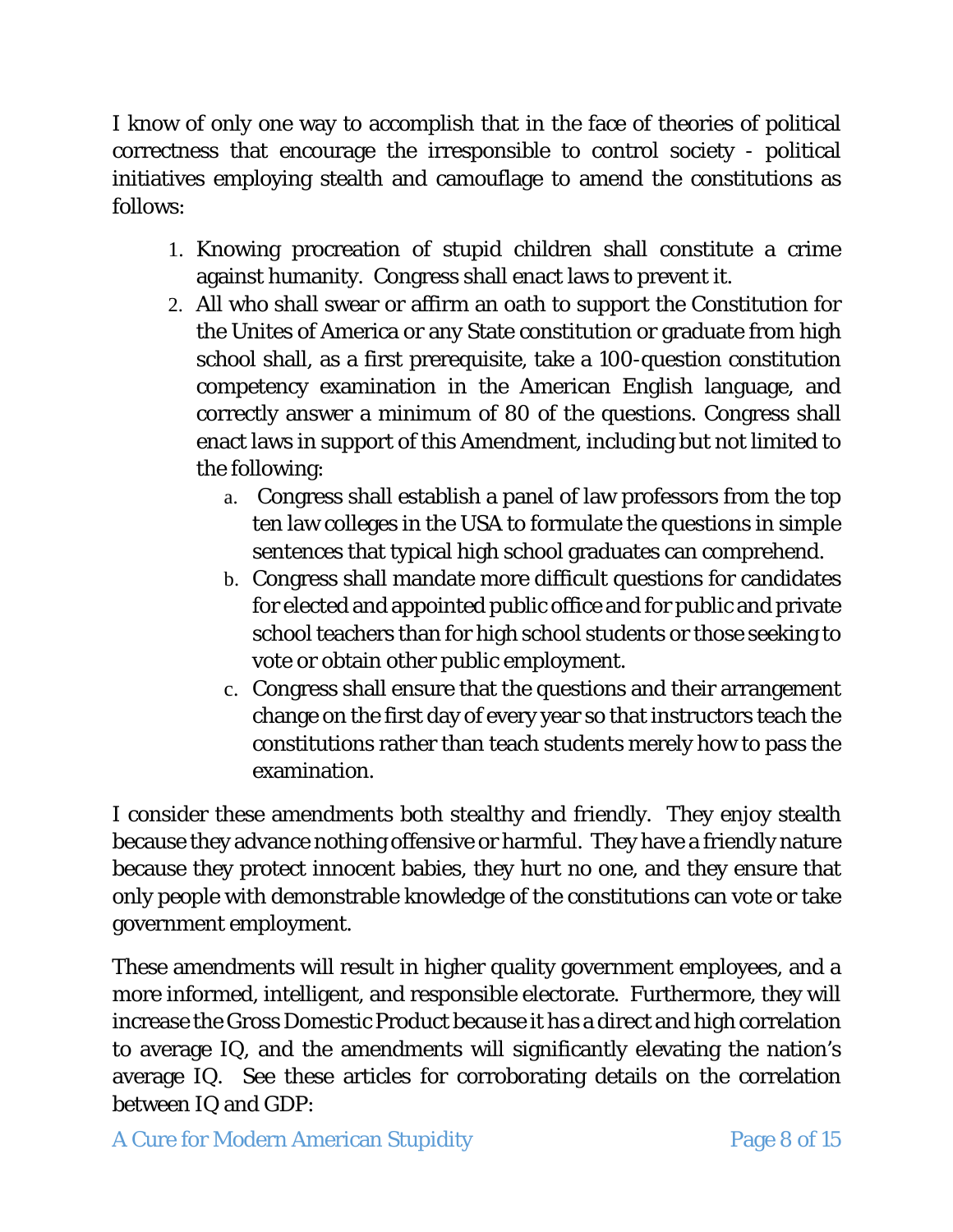- [National IQ and National Productivity the Hive Mind Across Asia](http://mason.gmu.edu/%7Egjonesb/JonesADR)
- [Smart Fraction Theory of IQ and the Wealth of Nations](http://www.lagriffedulion.f2s.com/sft.htm)
- [Smart Fraction Theory II –](http://www.lagriffedulion.f2s.com/sft2.htm) Why Asians Lag
- [Intelligence and the Wealth and Poverty of Nations](http://www.rlynn.co.uk/uploads/pdfs/Intelligence%20and%20the%20Wealth%20and%20Poverty%20of%20Nations.pdf)

# <span id="page-9-0"></span>A Humane Program to Utilize and Care for the Stupid

As to my comments about slavery, I merely make the point that people who need constant supervision because of their stupid choices and actions will otherwise hurt themselves and others. Thus, they need ACTUAL supervision, and should not run around loose to victimize whoever crosses their path.

While "slavery" seems like an obnoxious term, in a modern context, it implies certain treatments of the stupid and irresponsible:

- 1. Humane treatment kindness, management by statistics posted for all to see.
- 2. Identification and tracking system for knowing whereabouts of care recipient.
- 3. Means of the care recipient to report abuse and get instant attention.
- 4. Circumscribed environment and restricted mobility
- 5. Controlled communication with others outside the environment
- 6. Protection from harm by others
- 7. Constant oversight and discipline to protect others
- 8. No access to dangerous weapons or vehicles
- 9. Sterilization
- 10.Sustenance food, clothing, lodging, exercise, play, health care
- 11.A modicum of privacy
- 12.Education Basic skills, harmonious living, Job training
- 13.Gainful employment
- 14.Families should remain together to the extent practical.
- 15.Ability to earn the right to relative liberty
- 16.No voting rights.
- 17.Path to prison for incorrigibles

Masters must receive training in administering all of the above and show the financial ability to provide all the requirements and periodically report to a monitoring agency.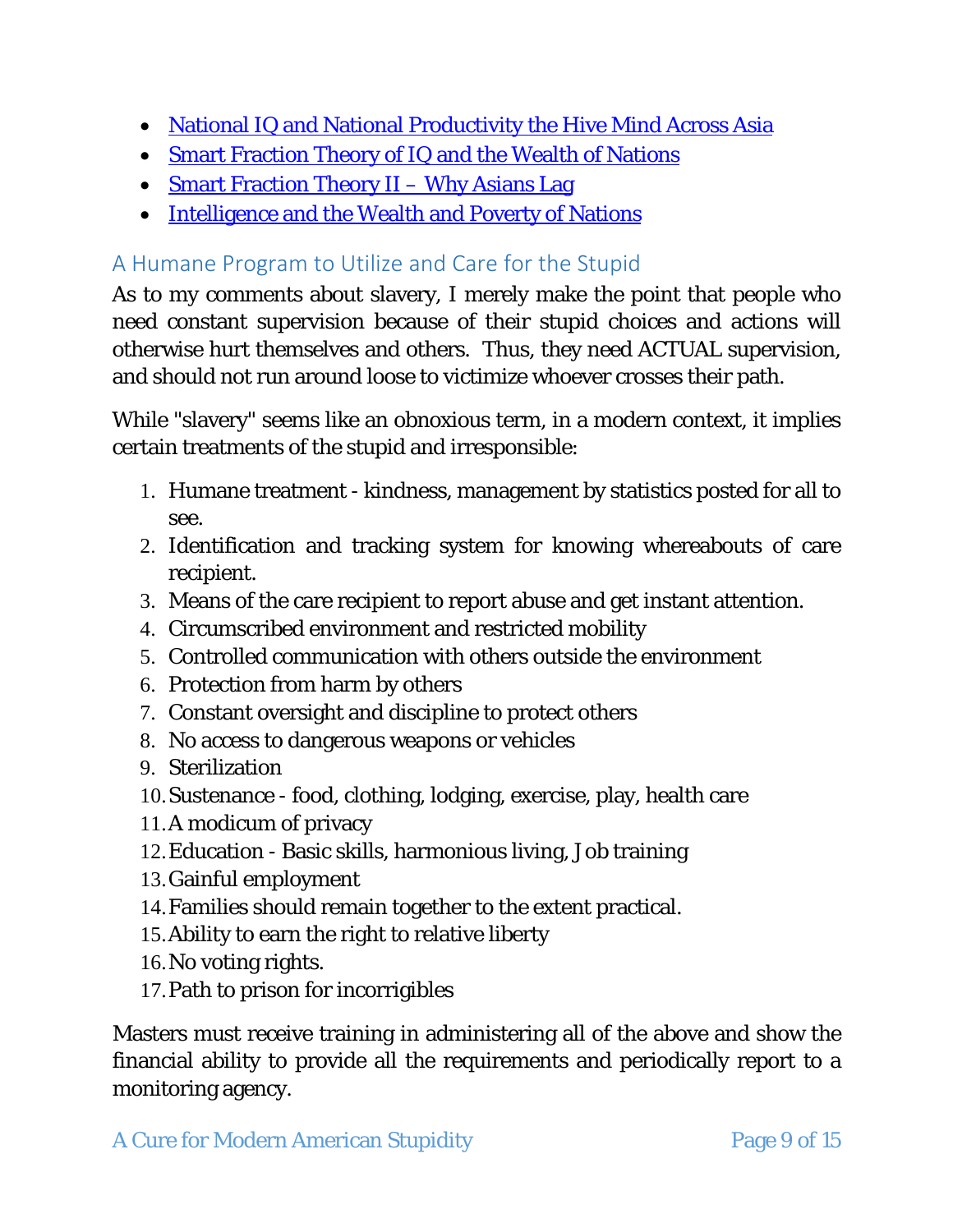People in this category should have the opportunity for placement with affluent, smart families, for performing services in exchange for their sustenance and oversight. Most will settle in and become loved, respected family members. Within 100 years, relatively few will remain in society because of attrition. Thereafter, Congress can establish a program for limited procreation of the stupid, genetically engineered for service as servants, household companions, workers in occupations they can enjoy that don't overtax their cognitive ability, etc.

When you think about it, all sensible parents provide most of the above services to their children, and only cut the children loose after having verified demonstration of requisite education and responsibility. Only inhumane parents send their stupid children out into the world to fend for themselves, knowing smarter people will abuse them and turn them into economic slaves.

<span id="page-10-0"></span>Man's Laws to Retain the Benefits of Nature's Law of Survival of the Fittest Readers might want to know who I am to propound the need to reinstitute a system of slavery in America. I am simply an American-born observer identifying a serious array of problems along with their causes, and attempting to engineer a humane cure. I realize that the cure must embrace awareness of what happens when society passes laws that defeat the natural Law of Survival of the Fittest ("SOF") without finding ways to retain its benefits.

We have Constitutional amendments and a host of supporting laws that empower and protect the stupid and irresponsible, without imposing an iota of responsibility upon them. I see that as similar to handing the keys to your family automobile and five hundred dollars to your 13-year-old child while you smile and tell her to take her chums out for a night on the town.

Our laws impose all kinds of responsibilities on business owners, and few to none on the employees. Our laws give all but free medical care to the indigent and feckless without requiring them to give up the lifestyle of drugs, booze, and irresponsible living that endangers their health. Our laws provide natal care for children without limiting the number of children career welfare recipients may procreate.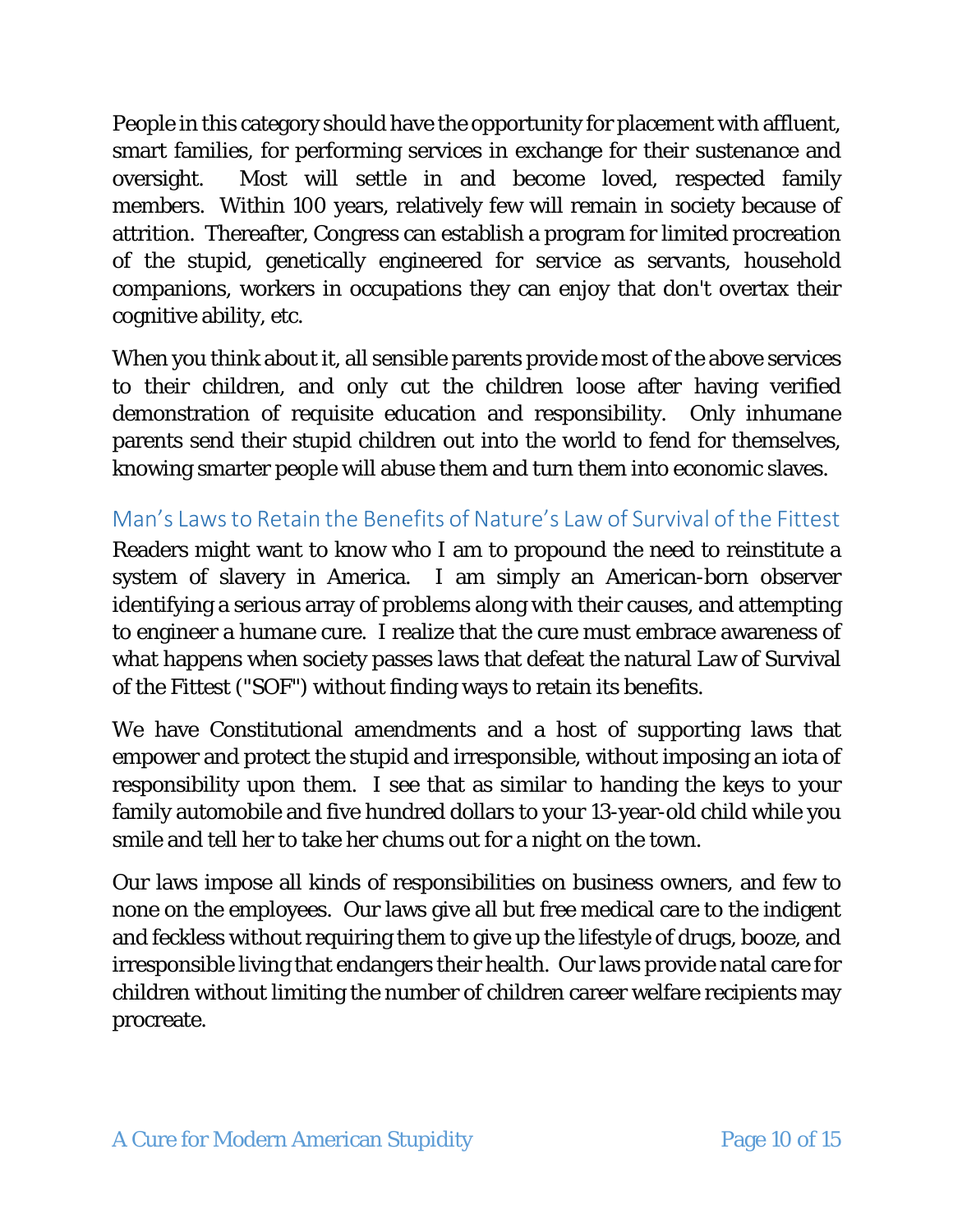We have thus passed laws to defeat SOF by protecting the unfit. We have failed to identify the benefits of the SOF, and to enact laws that preserve those benefits.

So why not start now to correct that deficiency?

The main benefit of SOF lies in elimination of the less fit from the gene pool and from society. They tend to die young when nature takes its course. It makes sense that if defeating SOF allows the less fit to proliferate and economically enslave the fittest, our laws should still eliminate the less fit from the gene pool and enable the smart to utilize and care for those who remain. But we should not do it brutally as nature does. We should use limited suffrage and a benign eugenics program, integrated with a family care program, to do it humanely. That explains why sterilization and controlled employment and care of the stupid makes monumentally good sense economically, politically, and civilizationally.

# <span id="page-11-0"></span>Voluntary Sterilization Can Become Popular

The program for sterilization does not have to consist of dragging people to the surgeon's table kicking and screaming against the procedure. It ought to include bribes, propaganda, glitzy advertising, peer pressure, early education, and rewards that encourage parents to sterilize their stupid and inferior children at puberty and stupid or inferior adults to submit to sterilization voluntarily. All violent felons and welfare recipients should undergo sterilization as part of the price for incarceration and welfare. We should not forget that many states had such programs for welfare recipients, and Virginia had it as recently as 1974.

As I see it, society would save a fortune by handing \$5000 to every fecund ghetto teenager in exchange for undergoing sterilization. Otherwise, those children will procreate children and the whole family will become a lifelong burden on society, along with all the children, grandchildren, great grandchildren, etc., who manage to survive ghetto life. Even \$50,000 might constitute a bargain to stop such a drain on the economy of the consequent cost of housing, food, clothing, police, courts, jails, muggings, health care, wasted education, and political chicanery.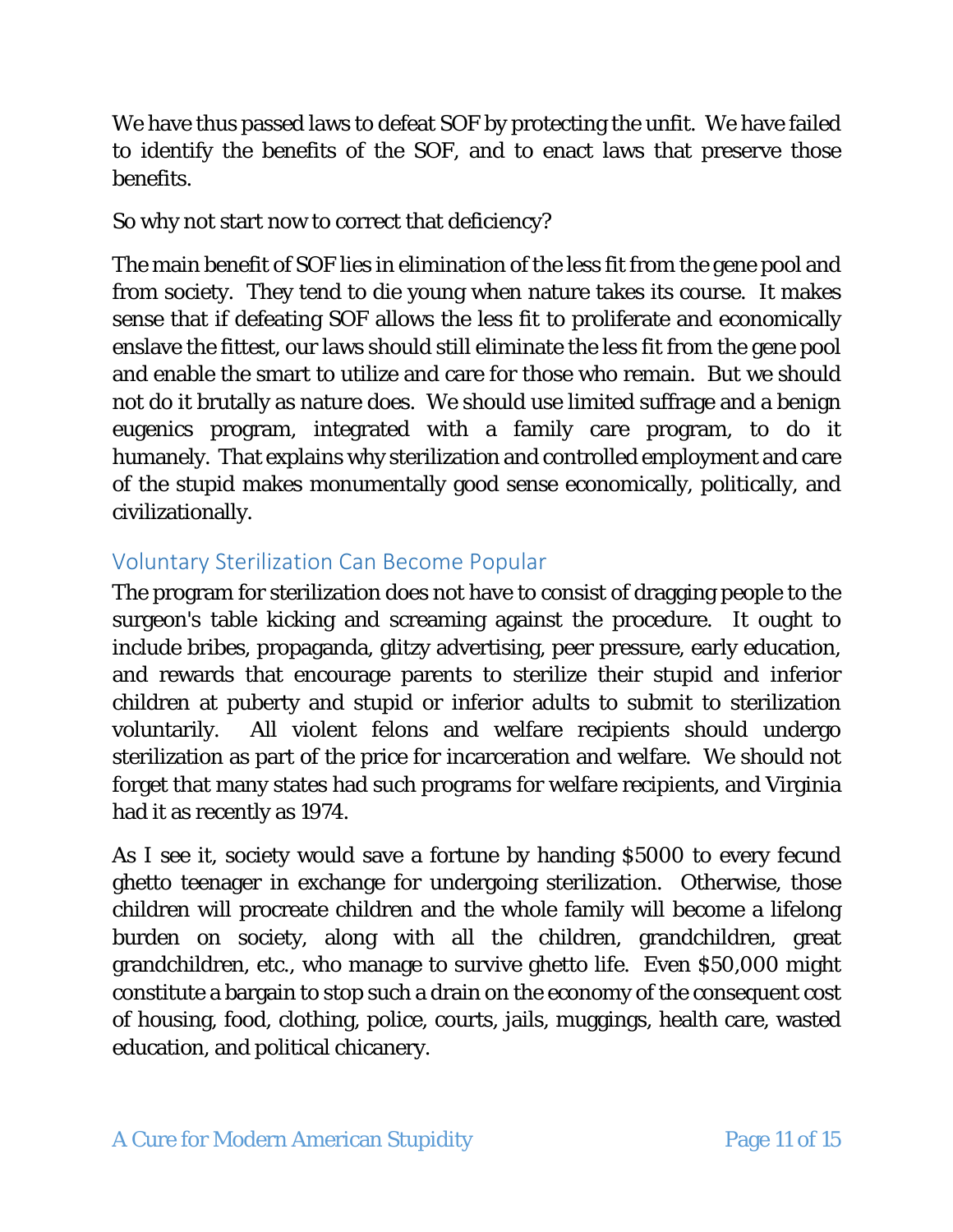# <span id="page-12-0"></span>Numerous Pundits Have Wholeheartedly Supported Eugenics

While many consider eugenics programs like sterilization of the stupid as politically incorrect effort at "genocide," most intelligent thinkers see it as both sensible and mandatory for an advancing civilization. A society, they reason, should have no more stupid people than it actually needs. Moreover, a technologically advanced society does not need many stupid people.

In spite of the bad name Hitler gave eugenics programs, Wikipedia's article *[Eugenics in the United States](http://en.wikipedia.org/wiki/Eugenics_in_the_United_States)* points out that Caucasian, Negro, feminist, science, and business pundits stridently encouraged eugenics. They saw it as the only benign and humane way to improve the gene pool and reduce the cost of supporting stupid, inferior, degenerate people.

*" Eugenics was also supported by African Americans intellectuals such as W. E. B. Du Bois, Thomas Wyatt Turner, and many academics at Tuskegee University, Howard University, and Hampton University; however they believed the best blacks were as good as the best whites and "The Talented Tenth" of all races should mix.[10] W. E. B. Du Bois believed "only fit blacks should procreate to eradicate the race's heritage of moral iniquity."[10][11]*

*"The American eugenics movement received extensive funding from various corporate foundations including the Carnegie Institution, Rockefeller Foundation, and the Harriman railroad fortune.[6] In 1906 J.H. Kellogg provided funding to help found the Race Betterment Foundation in Battle Creek, Michigan.[8] The Eugenics Record Office (ERO) was founded in Cold Spring Harbor, New York in 1911 by the renowned biologist Charles B. Davenport, using money from both the Harriman railroad fortune and the Carnegie Institution.* 

*"As late as the 1920s, the ERO was one of the leading organizations in the American eugenics movement.[8][12] In years to come, the ERO collected a mass of family pedigrees and concluded that those who were unfit came from economically and socially poor backgrounds. Eugenicists such as Davenport, the psychologist Henry H. Goddard, Harry H. Laughlin, and* 

A Cure for Modern American Stupidity Page 12 of 15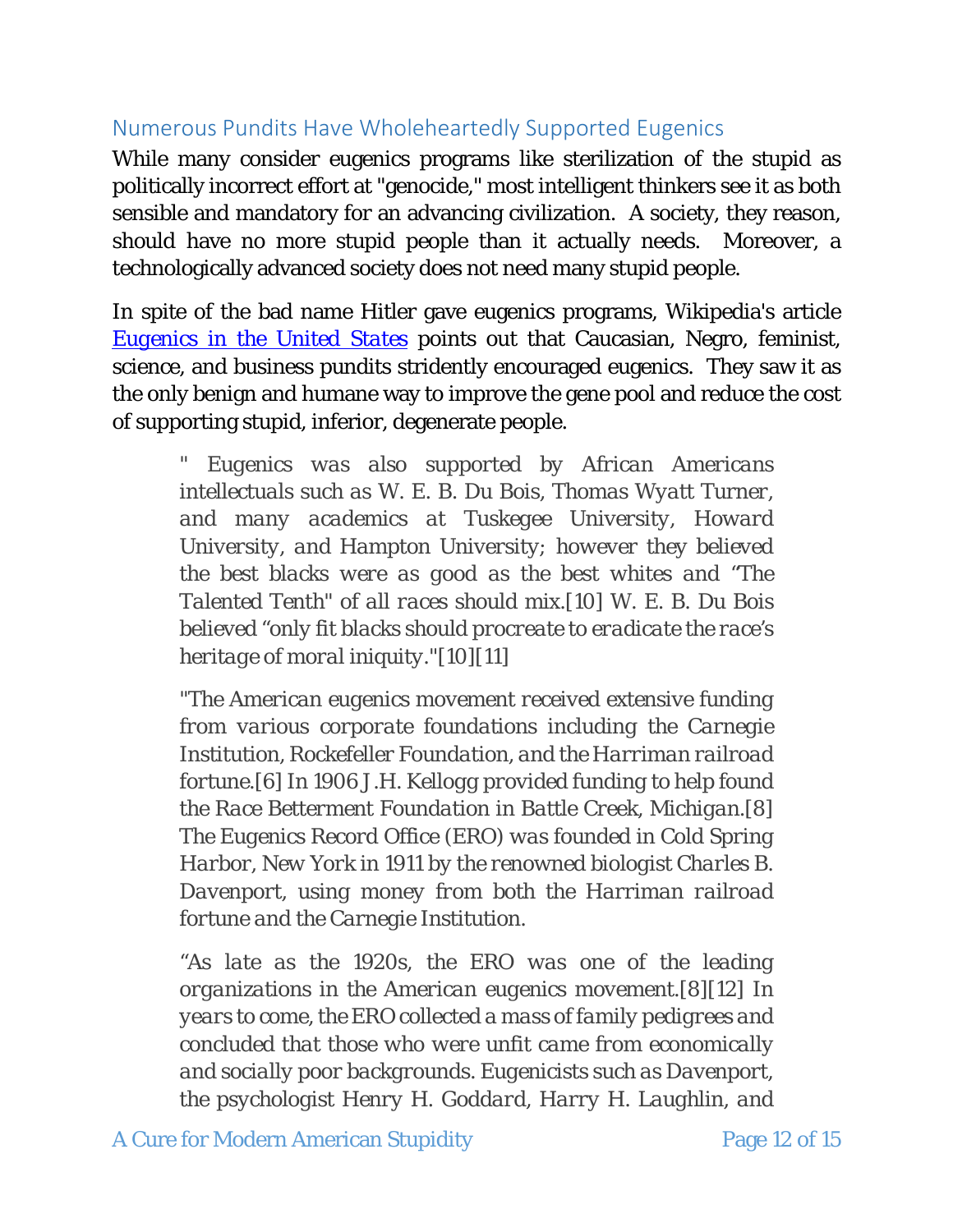*the conservationist Madison Grant (all well respected in their time) began to lobby for various solutions to the problem of the "unfit". Davenport favored immigration restriction and sterilization as primary methods; Goddard favored segregation in his The Kallikak Family; Grant favored all of the above and more, even entertaining the idea of extermination. [13] The Eugenics Record Office later became the Cold Spring Harbor Laboratory.*

*"Eugenics was widely accepted in the U.S. academic community.[6] By 1928 there were 376 separate university courses in some of the United States' leading schools, enrolling more than 20,000 students, which included eugenics in the curriculum.[14] It did, however, have scientific detractors (notably, Thomas Hunt Morgan, one of the few Mendelians to explicitly criticize eugenics), though most of these focused more on what they considered the crude methodology of eugenicists, and the characterization of almost every human characteristic as being hereditary, rather than the idea of eugenics itself.[15]*

*"By 1910, there was a large and dynamic network of scientists, reformers and professionals engaged in national eugenics projects and actively promoting eugenic legislation. The American Breeder's Association was the first eugenic body in the U.S., established in 1906 under the direction of biologist Charles B. Davenport. The ABA was formed specifically to "investigate and report on heredity in the human race, and emphasize the value of superior blood and the menace to society of inferior blood." Membership included Alexander Graham Bell, Stanford president David Starr Jordan and Luther Burbank.[16][17] The American Association for the Study and Prevention of Infant Mortality was one of the first organizations to begin investigating infant mortality rates in terms of eugenics.[18] They promoted government intervention in attempts to promote the health of future citizens.[19][verification needed]*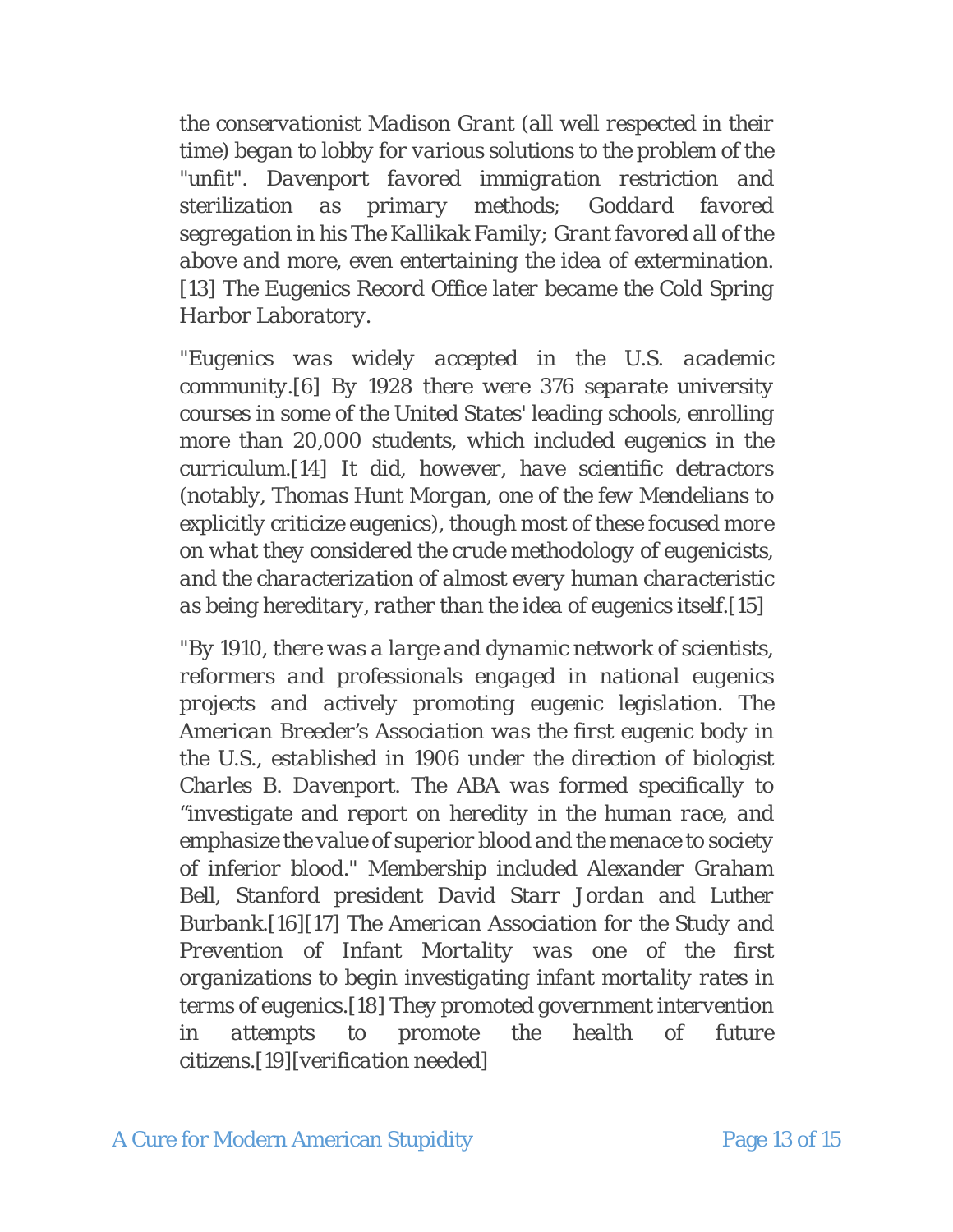*"Several feminist reformers advocated an agenda of eugenic legal reform. The National Federation of Women's Clubs, the Woman's Christian Temperance Union, and the National League of Women Voters were among the variety of state and local feminist organization that at some point lobbied for eugenic reforms. [20]*

*"One of the most prominent feminists to champion the eugenic agenda was Margaret Sanger, the leader of the American birth control movement. Margaret Sanger saw birth control as a means to prevent unwanted children from being born into a disadvantaged life, and incorporated the language of eugenics to advance the movement.[21][22] Sanger also sought to discourage the reproduction of persons who, it was believed, would pass on mental disease or serious physical defect. She advocated sterilization in cases where the subject was unable to use birth control. [21] ..."*

#### <span id="page-14-0"></span>Summary and Conclusion

I have identified stupidity and associated irresponsibility as the gravest scourge to hit American civilization. I have shown how we brought it on by extending undeserved liberation and suffrage to stupid and irresponsible people. I have suggested that, but for our laws protecting the stupid, "nature" would have killed most of them off or relegated them to their natural state of slavery. I have proposed cures in the form of eugenics programs to eliminate surplus stupid people from the gene pool, a constitution competency test to keep the stupid from voting or taking government employment, and a modern system of benign treatment of the stupid in a system of supervision and care that limits their danger to society. I have shown how reduction of the stupid as a percentage of the population will increase the value of national productivity, increase the tax base, and reduce the economic burden on infrastructures and on other people.

Naturally, I welcome feedback. Feel free to write me with your thoughts. Just realize the counterproductive nature of comparing me to Hitler, calling me a bigot or racist, and other ad hominem forms of trying to assassinate the messenger. I have brought you a message about improving American

A Cure for Modern American Stupidity Page 14 of 15